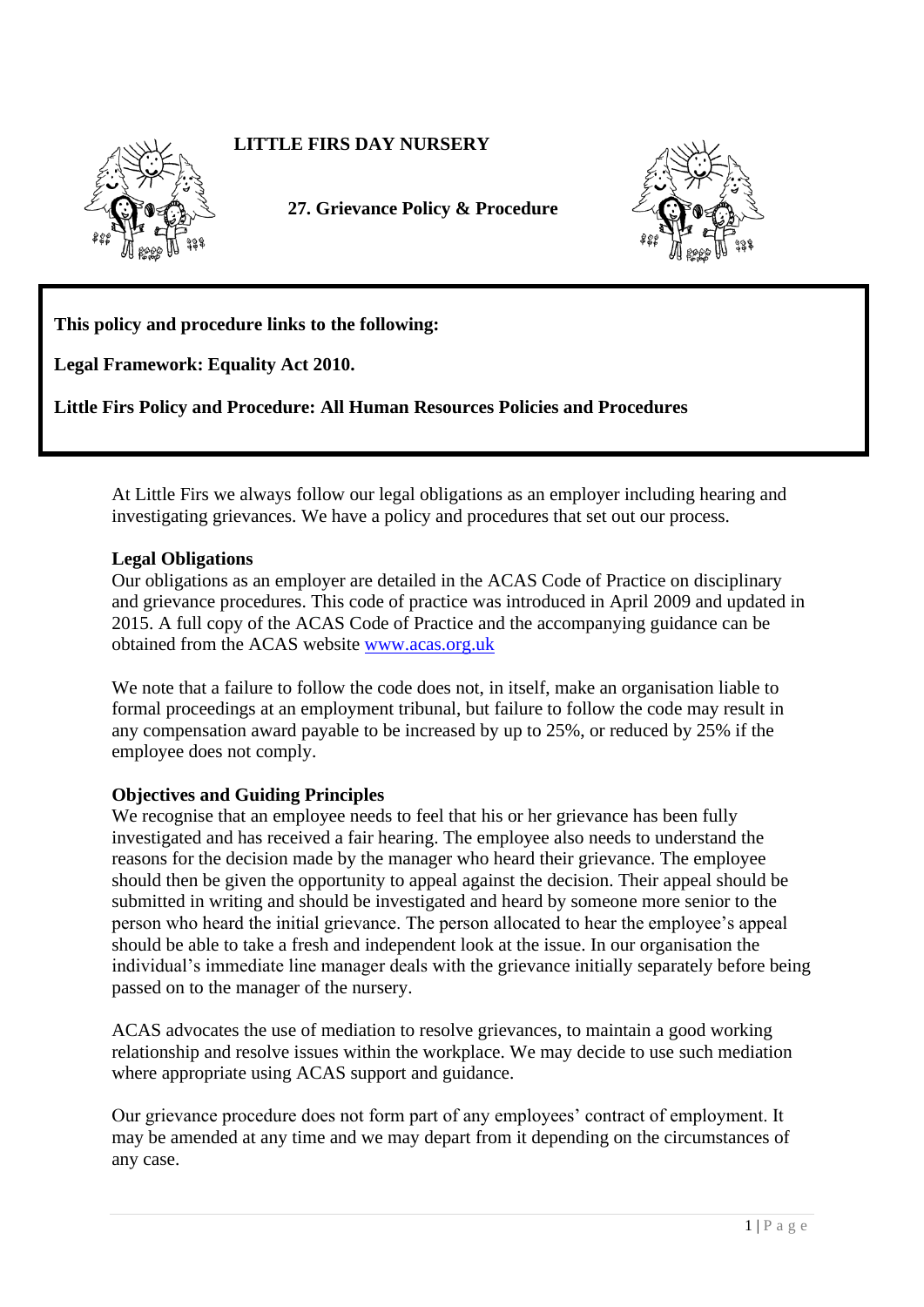This procedure applies to all employees regardless of length of service.

Our nursery believes that all employees should be treated fairly and with respect. We encourage all employees to try to resolve any grievance with the individual concerned on an informal basis, as most grievances can be resolved quickly through discussion. Your line manager will assist you with this if you feel this is the best route for you.

If this does not resolve the problem, you should initiate the formal process below.

### **Grievance Process**

### **Stage 1**

## **Making your Grievance**

- You should put your grievance in writing and forward it to your line manager
- This written statement will form the basis of any investigations and the subsequent hearing, so it is important that you set out clearly the nature of your grievance and any dates and names of individuals involved. You should also indicate the outcome that you are seeking. If your grievance is unclear, you may be asked to clarify your complaint before any meeting takes place
- If your complaint relates to an issue with your line manager, the grievance may be sent to another member of the management team.
- Before proceeding to a full grievance hearing, it may be necessary to carry out investigations of any allegations made by you. If any evidence is gathered in the course of these investigations, you will be given a copy long enough in advance of the hearing for you to consider your response. In exceptional circumstances, the evidence given by individuals may have to remain confidential. Where confidentiality is necessary, this will be explained to you and an appropriate summary of the evidence gathered will be given to you.

## **Stage 2**

## **The Grievance Hearing**

The hearing will be held as soon as is reasonably possible following any investigations, and ideally within five days working days of the receipt of your written complaint. It will be conducted by your line manager. You are entitled to bring a companion to the grievance meeting if you make a reasonable request to do so. This request must be in advance of the meeting and you should tell us the name of your chosen companion. The companion may either be a trade union representative or a work colleague.

You should ensure that you attend the meeting where possible. If you are unable to attend because of circumstances beyond your control, you should inform your line manager as soon as possible and a further meeting will be re-arranged as soon as possible. If you fail to attend without explanation, or if it appears that you have not made sufficient attempts to attend, the hearing may take place in your absence.

During the hearing you will be given the opportunity to explain your complaint. Your explanations should focus on the complaint and not on irrelevant issues. The manager conducting the hearing will inform you if they believe the key issues are not being focused on. They may also set a reasonable timeframe for the meeting; this will be determined by the nature and complexity of your complaint.

The hearing may be adjourned to allow further investigations to take place. Following the meeting, you will be informed in writing of the outcome within five working days, where